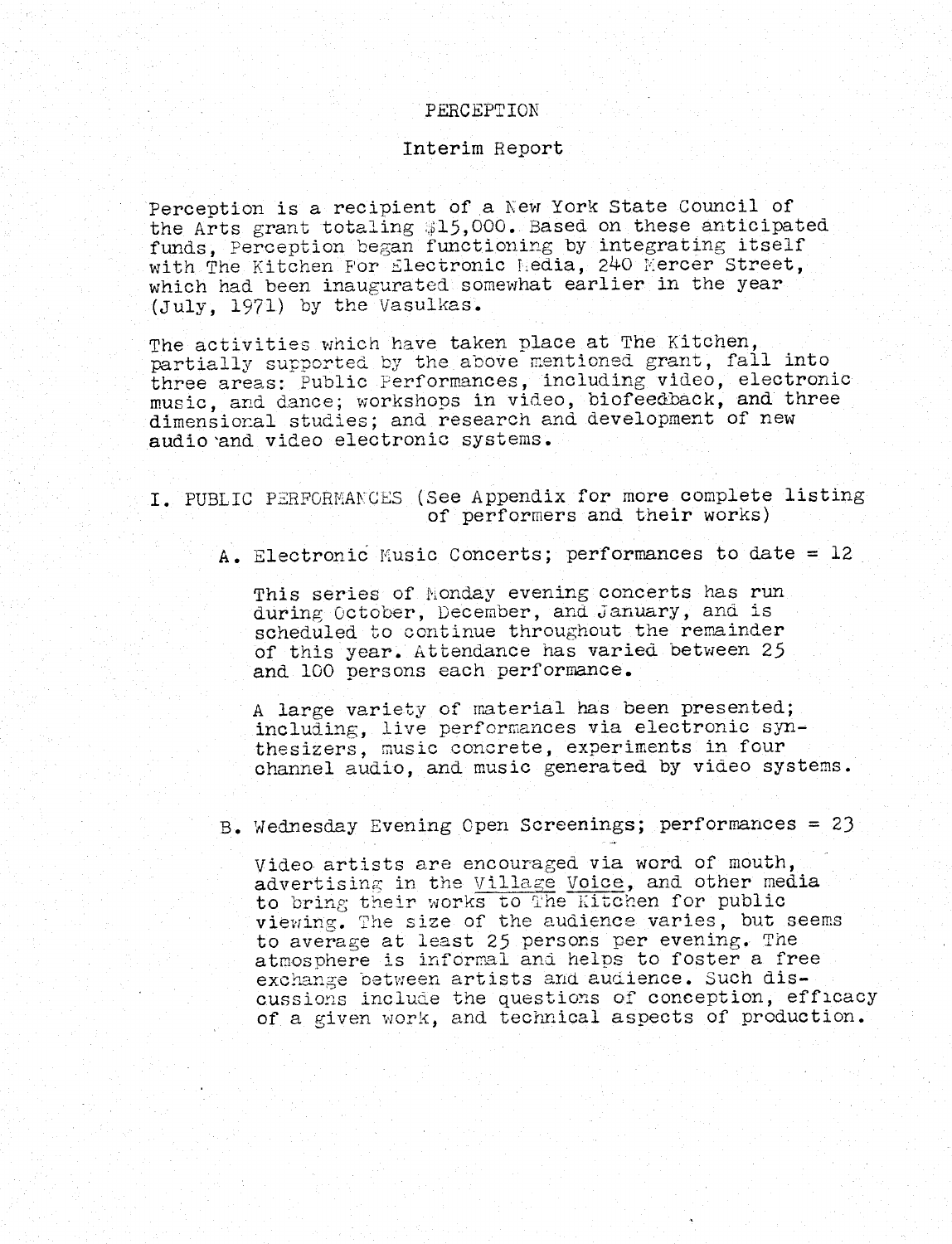# $C.$  Weekend Video; performances to date  $= 17$

Whereas Wednesday evenings allow for unstructured viewing of works in progress, the weekend performances are devoted to more complete artistic endeavors. Various groups, some of which are also recipients of New York State Council grants, have presented their works at The Kitchen during these evenings: Raindance Corporation, Acme Video Rangers. The Video Freaks, Peoples Video Theatre, and Space Video Arts.

# $D. Vasulka Video; performances to date =  $38$$

Much of the Vasulka's work makes use of electronically generated video images, accompanied by audio analog. It is normal procedure for video pieces to be pre-recorded for future playback during performance--especially in the area of image generation. While most video work is performed in this latter manner, it is important to note that the Vasulkas have developed the conceptual basis and means to create live video performances of electronically generated images . Bouchly one-third of their performances have been executed in this manner .

E . Cinema ; performances to date

Two of these evenings consisted of viewing and subsequent discussion of the Swerdloff's films on the ballet. The third evening was devoted to the combined. video and cinematic efforts of Nam June Paik and Jud Yalkut .

 $F$ . Three Dimensional Studies; performances to date = 1

On January 4, 1972, Alphonse Schilling presented a series of 3-dimensional slides encompassing Iceland and the New York Subway System. These images were accompanied by live music generated by  $\mathbb{W}$ . Vasulka on the Putney Synthesizer.

#### G. Dance; performances to date

Early in October, Kei Takei, the Japanese choreographer and dancer, gave an evening performance of a work in progress: Light, pts. 1, 2, and  $3$ . Somewhat later, on four successive November evenings, Kei Takei and her troupe performed a more extensive version of this piece which received favorable notices in the Village Voice and various other media.

 $=$  3

 $= 5$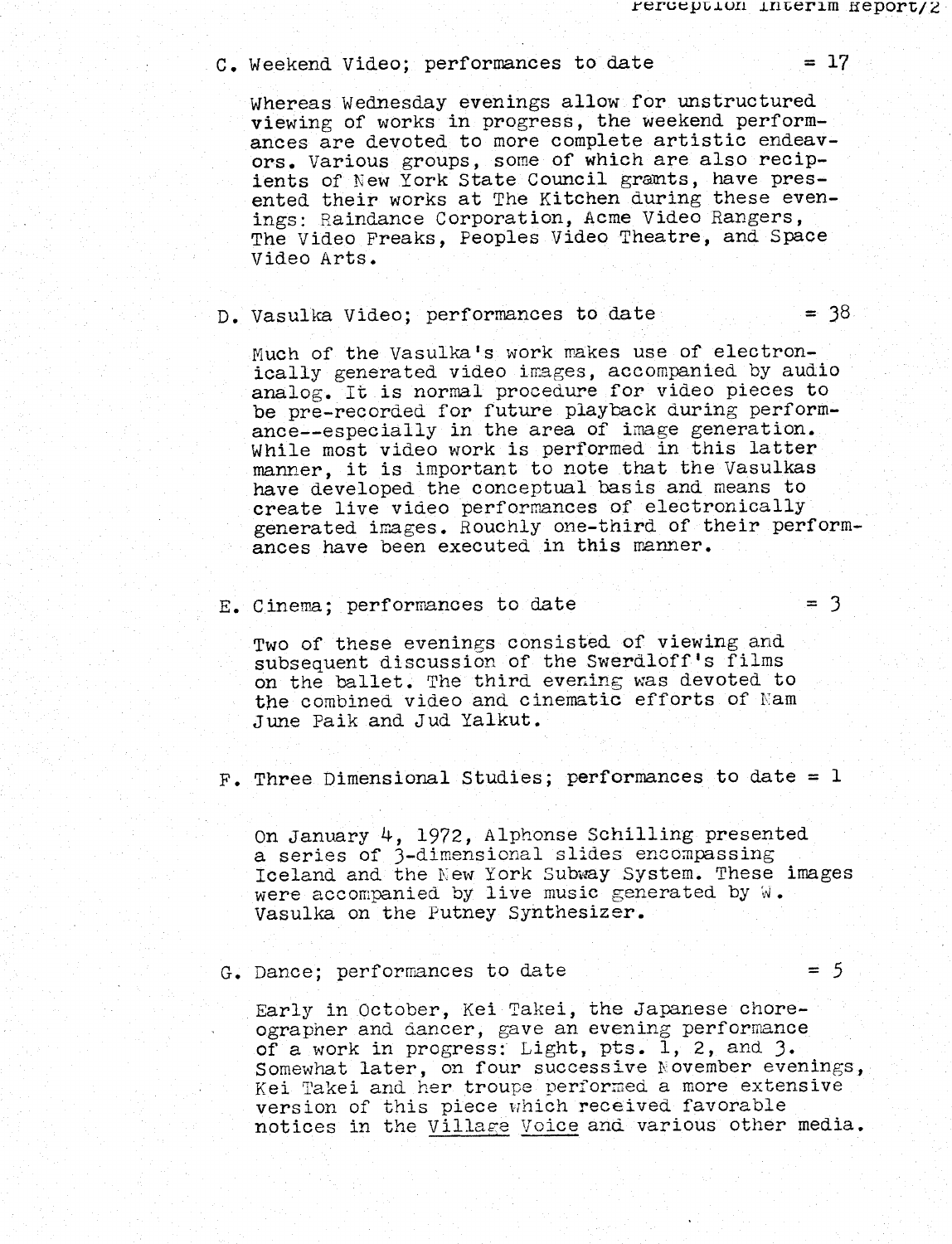### II . WORKSHOPS

### A . Bio-feedback

The Vasulkas in conjunction with Philip Perlman and Dmitri Devyatkin have been exploring the use of body sensing devices including EKG, EEG, measurements of galvanic skin response, and body capacitance as means of generating electronic images for use in feedback networks involving audience and performers :

- B. Education Workshops
	- 1. Ten Towns Project

This group, nubering some 20 persons, availed themselves' of The Kitchen's facilities during mid-Spetember

2 . Elizabeth Cleaners Downtown School

This group is composed of over-achieving high school dropouts who have formed their own school and are developing an alternative educational program. This school meets once a week at The Kitchen to learn about video systems and electronic music .

### <sup>3</sup> . other

Students from many other institutions including The School of Visual Arts and New York University have attended workshops and performances at The Kitchen .

Due to the many workshops and performances, The Kithcen has become a central meeting place and communications center for those interested in electronic media

#### C. Editing And Viewing Facilities

although The Kitchen's facilities are relatively modest in terms of editing and transfer capabilities, it is one of the few locations in New York which is available to persons in'need of viewing, editing, or transfer work. The entire whitney Museum Video Show was viewed and edited in The Kitchen.